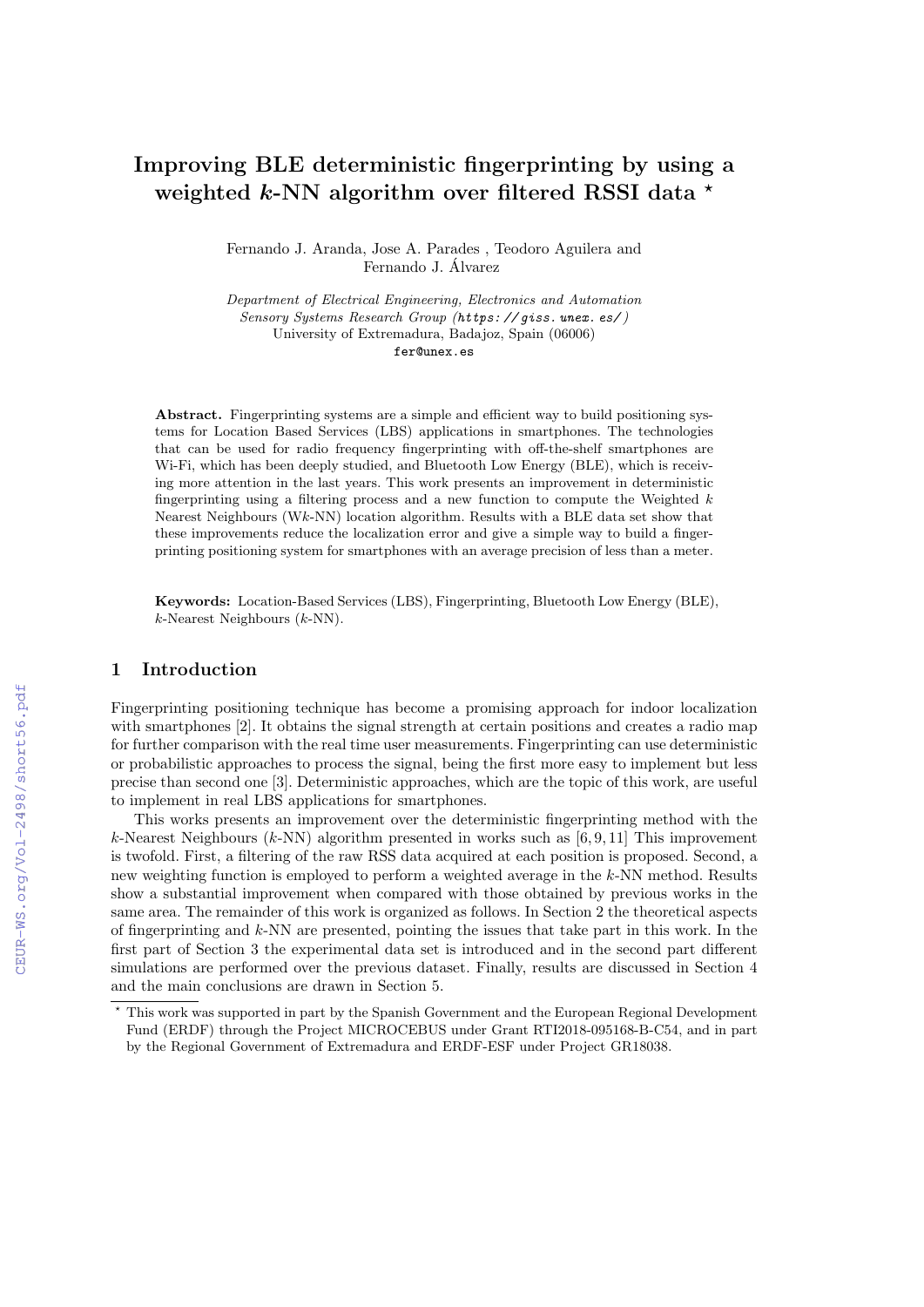#### 2 Fernando J. Aranda et al.

## 2 Fundamentals of Fingerprinting and  $k$ -NN algorithm

WLAN and WPAN fingerprinting are based on the Receive Signal Strength Indicator (RSSI) which measures, in a logarithmic scale, the signal power attenuation [8]. RSSI measures are unstable between consecutive measurements due to the presence of walls, water and other objects like furniture or human presence [4]. Thus, the RSSI distribution among a continuous set of measurements does not follow a Gaussian distribution or any other known distribution [9]. If we are using BLE, the comunication protocol and antenna gains in both receiver and emitter also affects the signal, since the antenna response is not uniform through protocol frequency channels. A description of these effects can be found in [5]. These problems have fostered different approaches to the creation of fingerprinting systems. There are two main conventional approaches for fingerprinting localization: deterministic and probabilistic [9].

Probabilistic approaches are based on a Maximun A Posteriori (MAP) position estimation. For the fingerprint distribution two main approaches can be used: parametric and non-parametric estimations. Parametric estimation tries to map the data to know analytical distributions, such as Gaussian or log-normal [7]. Meanwhile, non-parametric estimations do not assume any known distributions for the RSSI fingerprints and use a histogram matching to estimate the distribution [13]. These probabilistic approaches are far more complex to implement and need a higher computational time. In return, they typically provide more accurate results. [1].

However, in deterministic approaches position estimation is achieved through the selection of a set of poins, known as Reference Points (RP), with fingerprints similar to the RSSI measure in a localization phase and a positioning algorithm. In this section the basic formulation of a deterministic fingerprinting with the k-NN algorithm presented in works such as  $[9, 11, 12]$  is studied, pointing at the same time the proposed improvements of these works.

In the area of interest a set of points, the RPs, whose positions have to be perfectly known, must be chosen. These points will be denoted as  $r_i$  with  $i = 1, 2, ..., M$  and determine the system ground truth. The RPs, as well as the beacons location, must be scattered enough to characterize the system properly. The radio map creation begins once the beacons have been placed and the RPs have been chosen. This stage of the process is called offline phase. Using a smartphone as a receiver, the RSSI of all available signals in each RP are measured. There could be points where a beacon signal is missing or not strong enough to read the RSSI [10]. This issue must be taken into account when operating with the RSSI measures. Let  $\psi_{r_i,j} = (RSS_1, RSS_2, ... RSS_N)$  be the j-s measurement in position  $r_i$ . This vector belongs to the RSSI vector space whose dimension is the number of beacons used, N and should not be confused with the real Euclidean space of the positions. At the end of this stage there must be a matrix DB in which each column correspond to a beacon and each row to a different measurement.

As mentioned above, the RSSI measurements are highly unstable, so for the same position and signal, values can be very different. Thus, it is required to take more than one measurement in each position to compensate for this effect. A filtering process is needed to take a representative measure for each AP in each RP. The most common filtering process are the mean, the maximum and minimum RSSI value.

The proposed filtering process performs the average of all the RSSI measurements over the same RP, despite they come from measurements taken at different times but with the same beacon's setup and positions. The mean value for all the signals in a reference point is denoted as  $\overline{RSSI}_{r_i} = \sum_j \psi_{r_i,j}$ , the maximum value is  $M_{r_i}$ , the minimum is  $m_{r_i}$  and let  $\delta_{r_i} = \frac{M_{r_i} + m_{r_i}}{2}$ be the average of the latest two. The final value taken into the data base is:

$$
\Psi_{r_i} = \frac{\delta + \overline{RSSI}_{r_i}}{2} \tag{1}
$$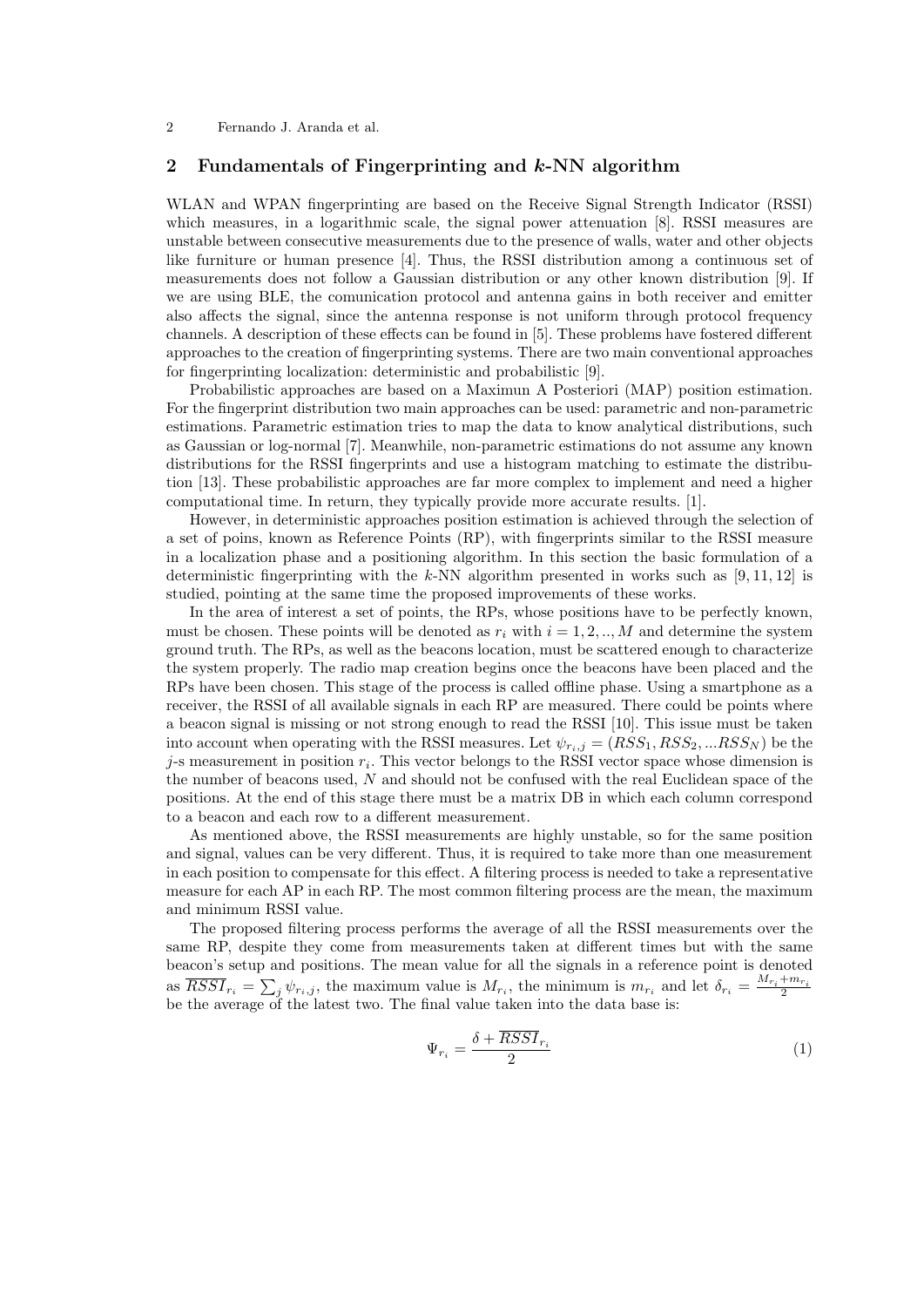In a second stage, called online phase, an user in an unknown position,  $r_q$ , asks for a localization by taking a RSSI vector using. This consult vector is compared with all the information stored in the data base using a metric distance function. Most of the related works use the Euclidean distance but it has been proved that other metrics, such as the Sorensen distance, perform better [11]. From now on, the distance between two RSSI vectors  $\Psi_i$  and  $\Psi_j$  will be denoted as  $d(\Psi_i, \Psi_j)$  or just  $d_{i,j}$ , where  $d()$  is the distance function. Using this metric, all the vectors in the data base are sorted from the closest to the farthest. Finally, a positioning algorithm is used to calculate a final location using the  $k$  first vectors in the sorted database. This algorithm is the k-NN, which returns the average value of all the positions associated with these  $k$  first RSSI vectors, as shown in the following equation:.

$$
r_{out} = \frac{1}{k} \sum_{i=1}^{k} r_i
$$
\n<sup>(2)</sup>

An improvement of this algorithm is done using a weighted average, which leads to the Weighted k-Nearest Neighbours (Wk-NN) method. In Wk-NN not all elements contribute the same in the final position computation, then a function is needed to calculated a weight for each RP. This function will be called the weight function equation. Eq.  $(3)$  shows the Wk-NN output where  $w_{r_i}$  is the weight associated with position  $r_i$ .

$$
r_{out} = \frac{\sum_{i=1}^{k} w_{r_i} \ r_i}{\sum_{i=1}^{k} w_{r_i}} \tag{3}
$$

The weight is a function of the metric distance and must fulfill two conditions: elements with a closer distance to the minimum must have a weight close to one and those furthest away must tend to zero. Thus, the output is more similar to those with a smaller distance, penalizing those further away. In this work two different weight functions, Eq. (4) and Eq. (5) introduced from [24] and [25] respectively, are proposed. In both equations  $d_{q,k+1}$  is the distance between the query vector and the  $k + 1$  element in the database once it has been ordered, and  $d_{q,1}$  is the closest one. A new combined weight function, is proposed by the authors in Eq. (6). Both in  $k$ -NN and W $k$ -NN, the best number of neighbours to be considered is undetermined beforehand.

$$
w_{r_i} = \frac{d_{q,k+1} - d_{q,i}}{d_{q,k+1} - d_{q,1}}\tag{4}
$$

$$
w_{r_i} = \frac{d_{q,k+1} - d_{q,i}}{d_{d,k+1} - d_{q,1}} \cdot \frac{d_{q,k+1} + d_{q,1}}{d_{q,k+1} + d_{q,i}} \tag{5}
$$

$$
w_{r_i} = \sqrt{\frac{d_{q,k+1} - d_{q,i}}{d_{d_{k+1} - d_{q,1}} \frac{d_{q,k+1} + d_{q,1}}{d_{q,k+1} + d_{q,i}} \cdot \left(\frac{d_{q,k+1} - d_{q,i}}{d_{q,k+1} - d_{q,1}}\right)^3}
$$
(6)

## 3 Results and algorithm comparison

## 3.1 The BLE UJIIndoorLoc database

Since data collection for fingerprinting environment creation is a very resource and time consuming task [5], this work make use of the database developed by the Geospatial Technologies Research Group (GEOTEC) and available on the Zenodo repository [22]. This Group chose the IBKS 105 beacons from Accent Systems which are able to broadcast with different emission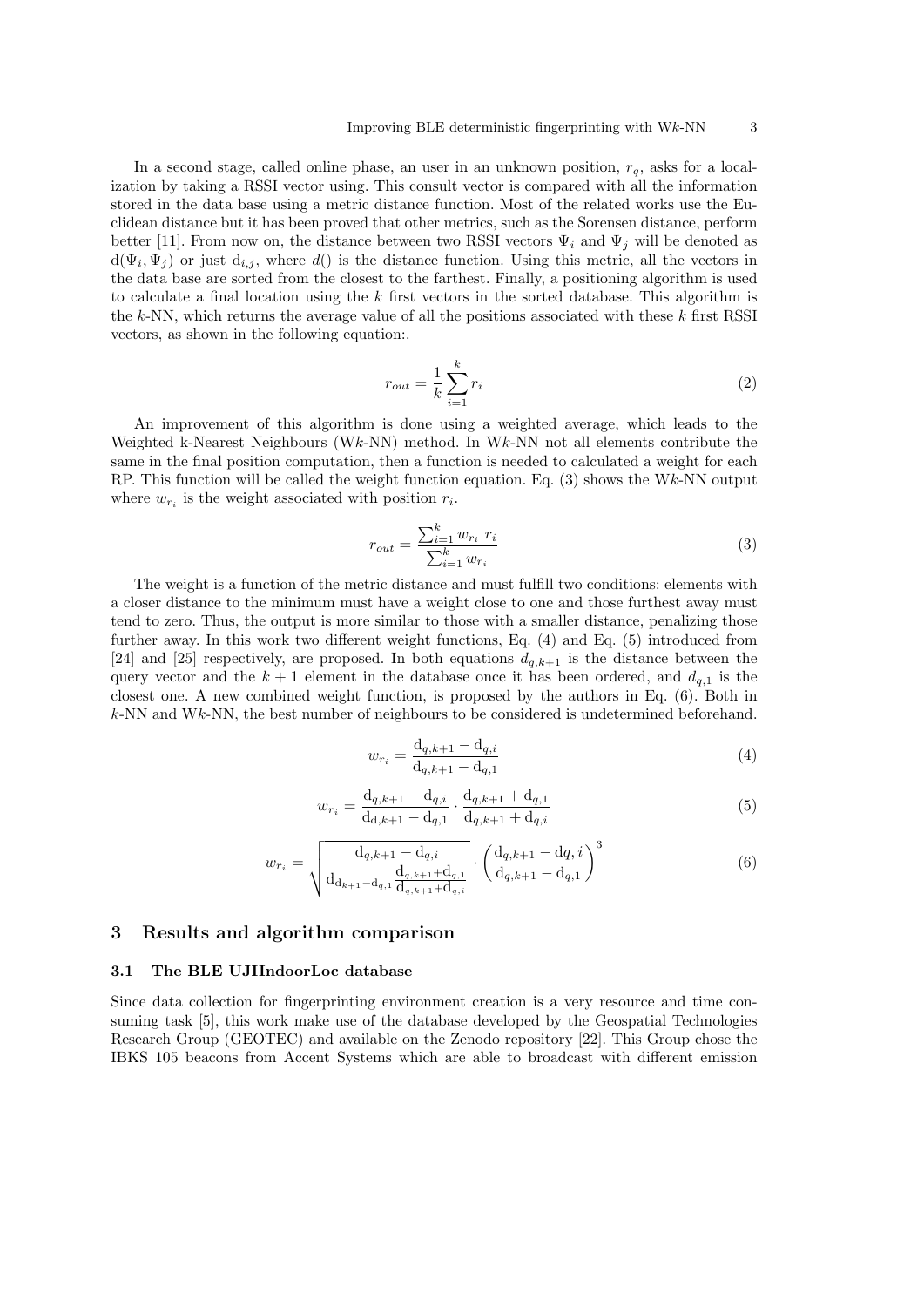powers and different BLE advertising protocols, such as Eddystone and iBeacon. The receivers were three Android smartphones: a BQ Aquaris X5 plus, a Samsung Galaxy S6 (SM-G920F) and a Samsung Galaxy A5 2017 (SM-A52OF). These smartphones were denoted as BQ, S6, A5 respectively. The experiments were carried out in a library  $(151 \text{ m}^2)$  and a research laboratory  $(176 \text{ m}^2)$  of the UJI.

#### 3.2 Simulation results

For the fingerprinting simulation, the RPs are randomly divided into training and test subsets, using 60% and 40% for each group respectively. This data split process is done once for the library and for the laboratory, and kept during all the experiments. The results of these simulations are shown using a Cumulative Distribution Function (CDF) which shows the distribution of the error obtained in each localization. When no filtering process has been applied to measurements will be indicated as raw data. The effects of using raw data against filtered over the same RPs are now analysed. A comparative result using  $k = 72$  for raw data and  $k = 6$  for filtered ones is depicted in Fig. 1 for the BQ (a) and A6 (b) phones. Similar results are obtained using other transmission powers in the laboratory data set. Note that the same value of  $k$  cannot be used in both cases since the number of elements in the database is reduced when data is filtered, so after data filtering the maximum value for k is the number RPs. Fig. 1 shows that using average values over RP gives an overall better result. The error distribution median has been reduced by 1.5 m compared with k−NN over unfiltered data and the maximum error in more than 9 m.



Fig. 1: Cumulative error distribution between filtered (blue) with and raw data (red) with  $k$ -NN. Simulation using the library data set and the BQ (a) and A6 (b) smartphone with  $k = 10$ .

Each one of these  $k$  closer vectors contributes the same to the final output position. The higher this value, the closer the output position will be to the center of mass of RPs distribution when k-NN is used over filtered data. Above simulations are compared now with a weighted average, Wk-NN as described in Section II.

Fig. 2 illustrates the performance of the two algorithms. As can be seen,  $Wk$ -NN performs better than the  $k$ -NN over filtered data. The output result using  $k$ -NN gets closer to the center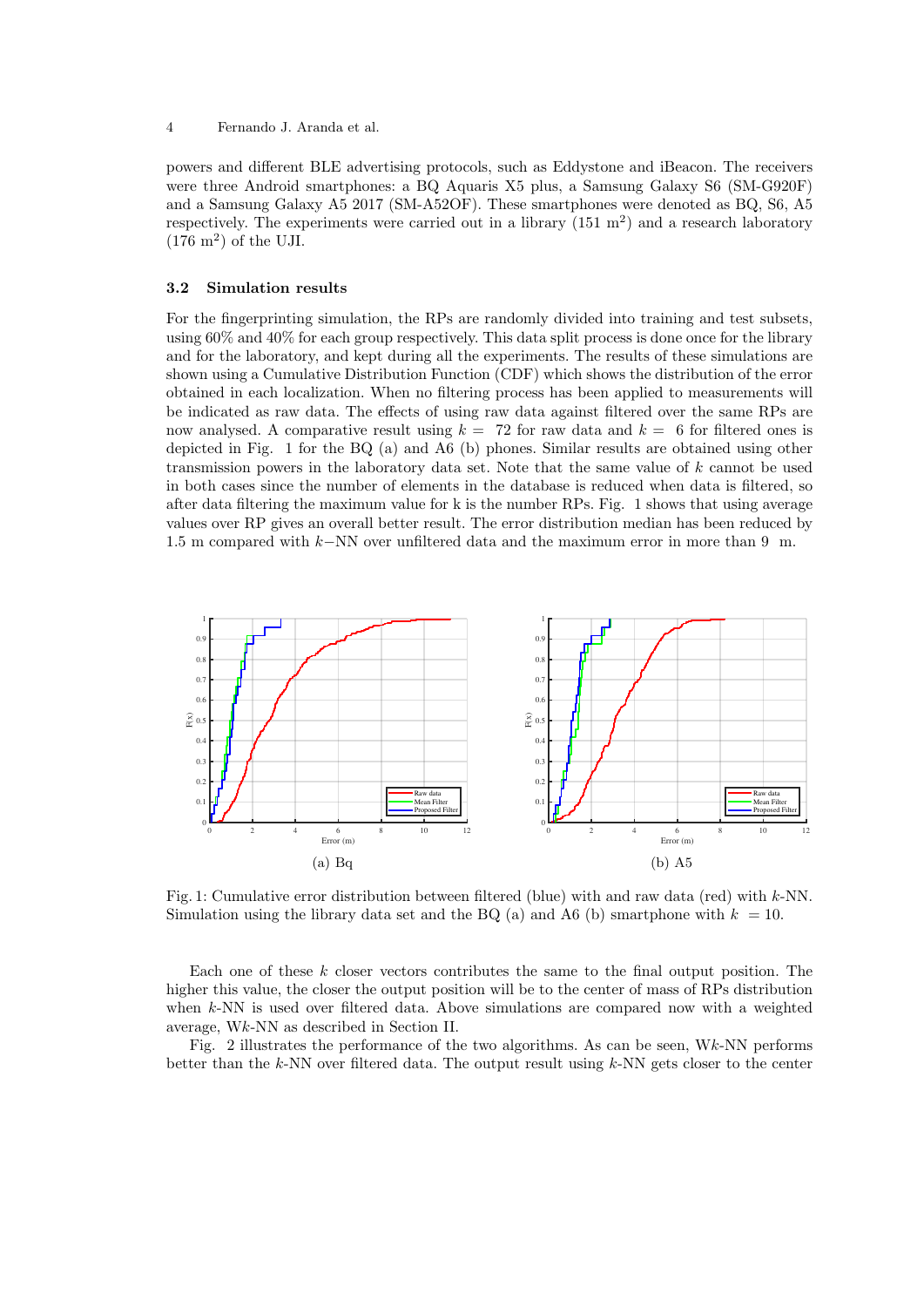

Fig. 2: Cumulative error distribution between k-NN (red) and Wk-NN (blue) with filtered data. Simulation over the library data set with the BQ (a) and A6 (b) smartphones with  $k = 10$ . The blue lines are the same as Fig. 1. Weights for Wk-NN were built using Eq. 4.

of mass of the RPs distribution when the k parameter increases, meanwhile, this effect is reduced with the weighted average because the most distant elements (in the RSSI vector space) have a smaller weight. A new comparative between the proposed filter and the mean filter are shown in Fig. 3 where it can be seen that the proposed filter performs better.

This simulations are repeated with all phones available in the library data set and all transmission powers in the laboratory obtaining the similar results. The effect of the k parameter in the Wk-NN is presented in Fig. 5. The above simulation has been repeated for the A5 and BQ phones for different k values, from 1 (cell ID) to 9. Results for both phones are shown in Fig. 5.

This figure shows that the error for  $k = 1$  is bounded, thus the output is one of the RPs and the error can never be greater than the distance among two consecutives RP. When k is increased, the function moves to the right and the average quality of the location decreases. For both phones it is found that the best result is obtained when k is around 5, but it is not exactly the same for both. For instance, the best result is given by  $k = 5$  for the A5 and by  $k = 6$  for the BQ.

Finally the effects of the weighted function are studied. The weighted functions shown in Eq. 4, 5 and 6 are now compared. Simulations are repeated for the library data set and the BQ phone. A comparative study is shown in Fig. 4 for  $k = 6$  and 7, which shows that the new proposed function (W-3) works better than the other two 100% of the time with  $k = 7$  and around 60% with  $k = 6$ .

## 4 Discussion

The results obtained in the previous simulations provide useful information about how to build a deterministic fingerprinting system for WLAN and WPAN networks.

The key in the radio map construction is the characterization between the real positions and the vectors in the RSSI space. Due to smartphone RSSI measurements are highly unstable just one is not enough to characterized the system. Thus, measurements must be repeated in each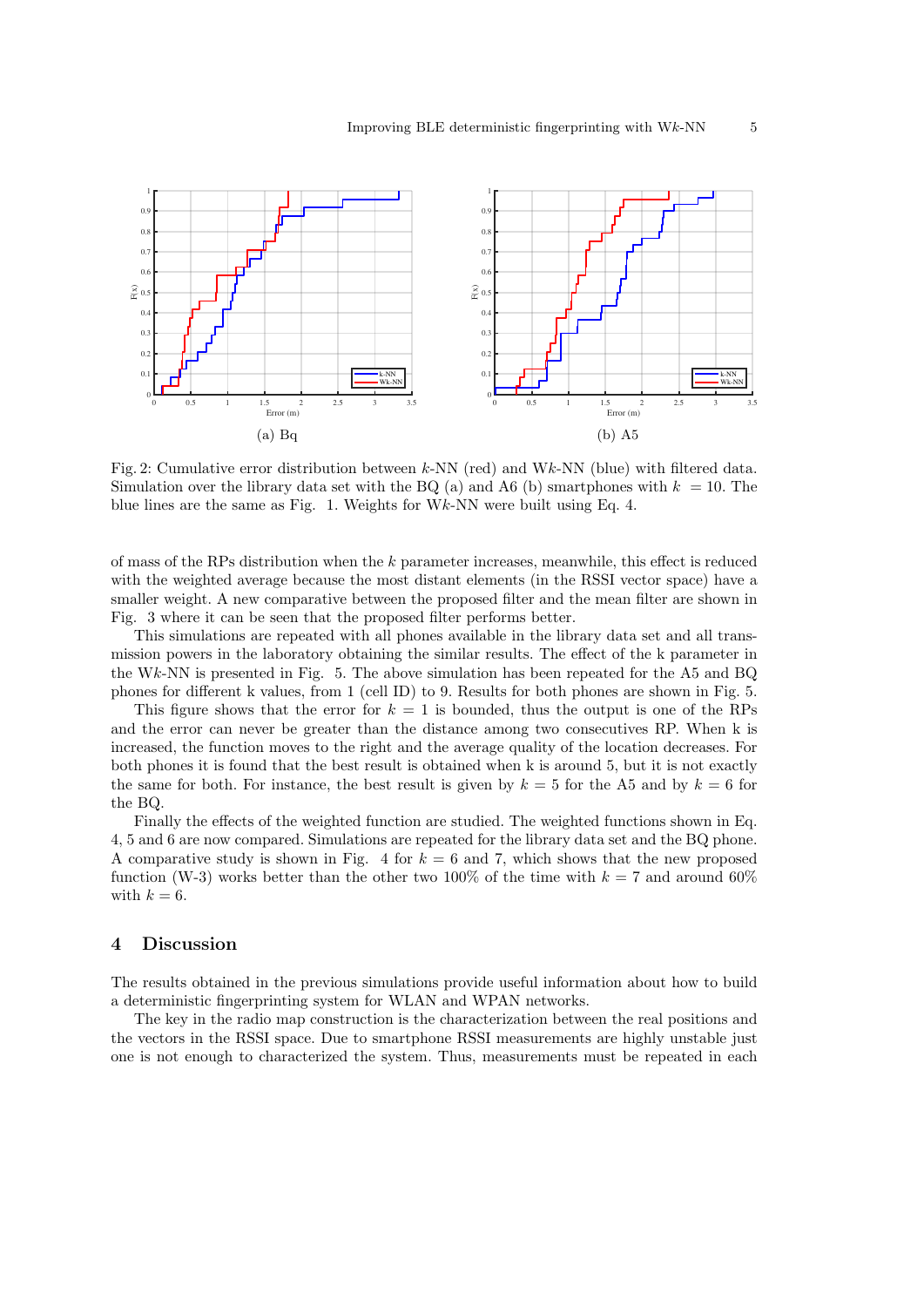

Fig. 3: Cumulative error distribution between mean filter (red) and propoused filter (blue). Simulations over the library data set with the BQ (a) and A6 (b) smartphones with  $k = 6$ .



Fig. 4: CDF for different k with Wk-NN. Simulation from library's data with Bq (a) and A5 (b) smartphone. Weights built with Eq. 4.

position. However, making more measurements in all the RP drastically increase the time spent in radio map construction and consequently the battery drain through this process. As mentioned in Section 2, the RSSI distribution does not follow a Gaussian bell, with a well-defined average and median values. Since the characterization of the RSSI distribution remains unsolved, the correct filtering process used cannot be optimized. The proposed filtering process takes into account the dispersion of the measurements when the distribution is not symmetrical.

The second major issue considered in this work is the difference between  $k$ -NN and W $k$ -NN for final location computation. k-NN algorithm performs poorly compared with the weighted version once the data have been filtered however, results are no very different when both are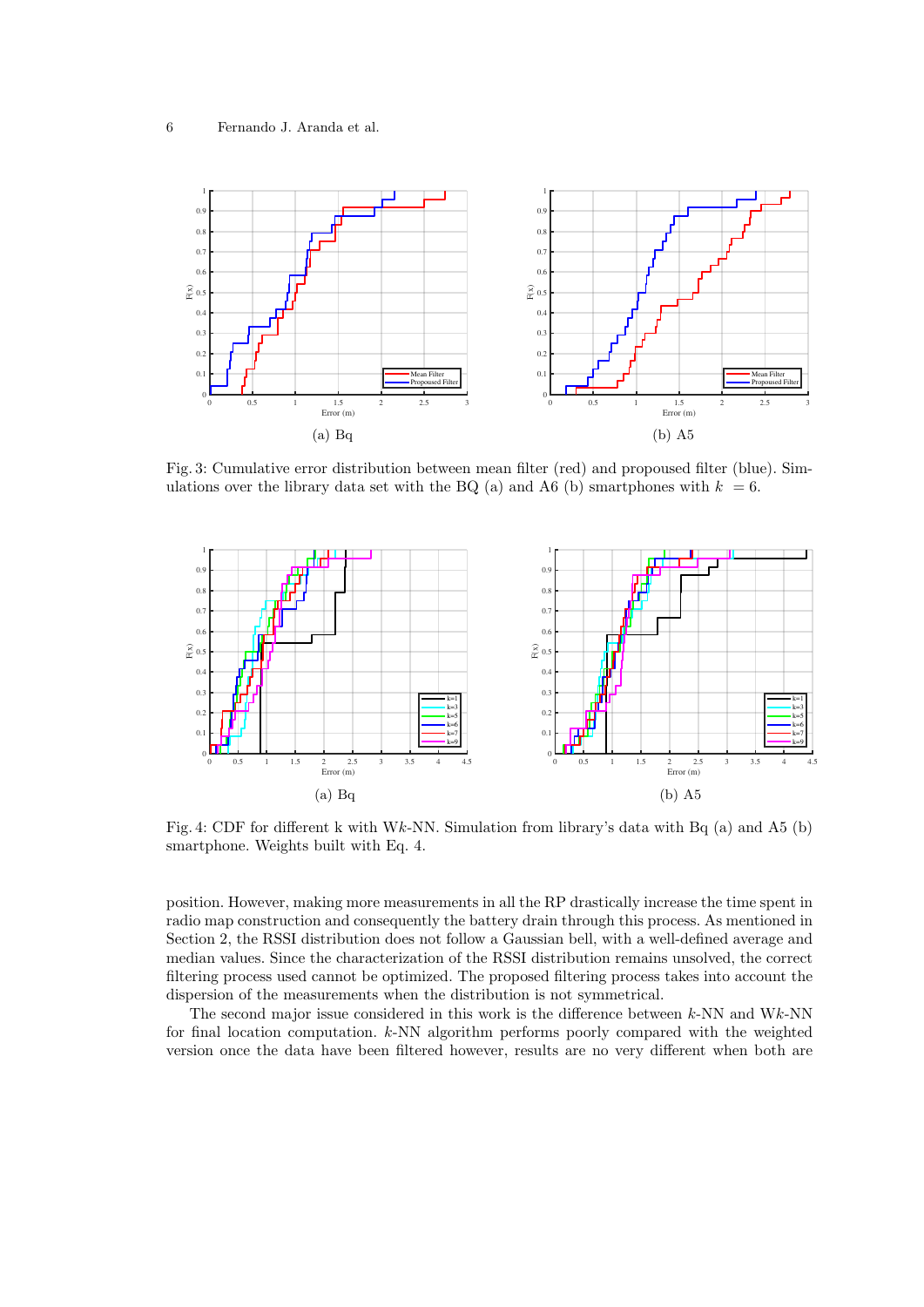

Fig. 5: Comparative results between weights of Eq. 4 (red), Eq. 5 (blue) and Eq. 6 (green) for  $k = 6$  for the Bq (a) and A5 (b) smartphones.

used with raw measurements. This is caused by the stochastic nature of the RSSI measurements, which makes individual measurements not to have enough information. Furthermore, since the final output of the proposed system is a linear combination of the RPs, how these points are choose highly affect the final output, because different selections can change the set of accessible points and possible correlations between coordinates.

The number of neighbours  $(k)$  for the algorithm is different in each situation  $(k-NN)$  and Wk-NN) but also in simulations between different locations and phones. It is not possible to determine beforehand what is the value providing the best result in each location and with each experimental setup. The weighted functions proposed in this work provide a better result in all the experiments although some issues must be pointed. First, the result is no exactly the same for all the k values. There is a relation between the metric distance and weighted distance that has not been explored completely yet. The effect of the weighted function is less important than the filtering process effect and the Wk-NN use.

It must be said that in most fingerprinting experiments, the used technology -Wi-Fi or BLEis not designed for that purpose. Nor BLE neither the smartphones (hardware and software) are designed to make fast RSSI reading for localization.

## 5 Conclusion and future works

In this work new considerations about how to improve an indoor localization system with Bluetooth Low Energy (BLE) and deterministic fingerprinting have been presented. A data filtering process and the Weighted k-Nearest Neighbours (Wk-NN) instead of the k Nearest Neighbours (k-NN) have been proposed, with specific proposals for the weight functions.

Simulations have shown that using a filtering process over measurements taken in the same RP, even at different times, can significantly reduce the error in fingerprinting positioning. Maximum errors have been reduced in 65% and the median error in 40%. Results have shown that a weighted average performs better when a  $k$ -NN algorithm is used, but only when data have been filtered. This improvement reduces the error by  $60\%$  compared with the k-NN. The error in the